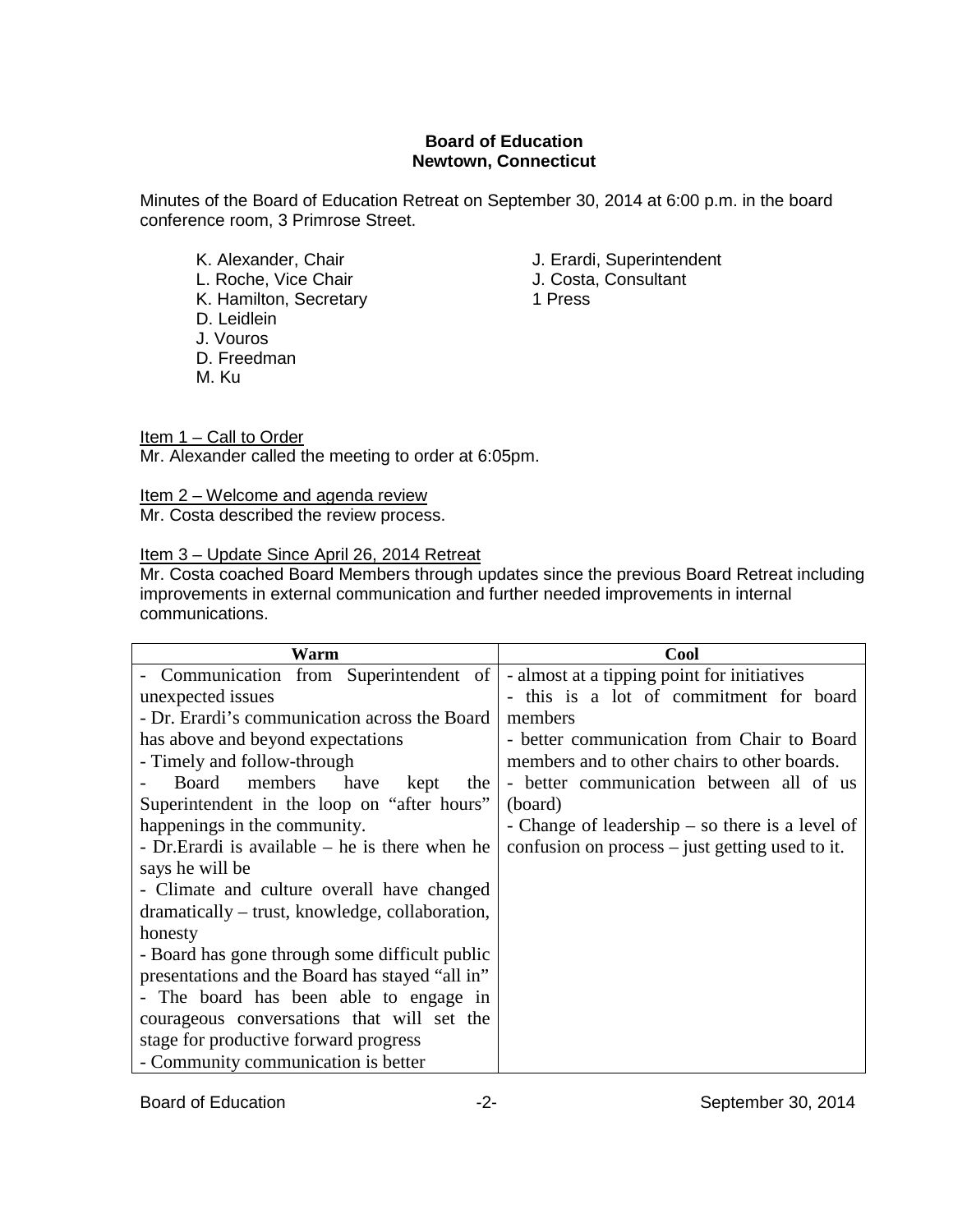## Item 4 – Reflection on the four previous standards set by the board for self-assessment

Mr. Costa recommended that the board go into executive session.

MOTION: Mrs. Leidlein moved that the Board of Education go into executive session for the purposes of Board self-assessment and safety/security as defined in item 4 of the agenda and invited in Dr. Erardi and Jonathan Costa. Mr. Vouros seconded.

Ms. Hamilton asked whether the executive session was warned in the agenda. Dr. Erardi said that it had not been warned. Ms. Roche said that it was a special meeting and we could not add to our agenda. Mr. Costa said that we are allowed to go into executive session for the purposes of self-assessment and safety/security.

Motion passes unanimously.

Ms. Leidlein exited executive session at approximately 6:45pm

The Board came out of executive session at 8:30 p.m.

*Due to the fact that the executive session was not warned in the agenda, the following minutes reflect the following items discussed in the above executive session:*

Reflection on the four previous standards set by the Board for self-assessment/security.

• Immediate Communication of Safety and Security Issues among and between BOE Chair, BOE members and Superintendent (injury, arrest, loss, other important news)

• Timely Communication of BOE business, financial notices, municipal information, organizational information, district information, and community information among and between BOE Chair, BOE members and Superintendent (with cognition of the differences between fact responses, policy responses, and non-responses) and following appropriate channels.

• Regular Communication of BOE business of a planning or long-term nature among and between BOE Chair, BOE members and Superintendent. (for summary, see above "warm and cool")

• Use of a communications designee as a way to handle Board email traffic in accordance with the previously identified standards. (for summary, see above "warm and cool")

Reflections on responses and lessons learned from 12/14 (security)

## Item 5 – Community relationships reflections

Review of climate and culture data and "Most important goal information" Dr. Erardi will process and distribute – will serve as the foundational community data for the strategic plan.

Item 6 – Moving forward...

Board members expressed that they also want to embark on a strategic plan for the district. Mr. Costa will generate notes from the meeting and send to Mr. Alexander.<br>Board of Education Board of Education -3- September 30, 2014